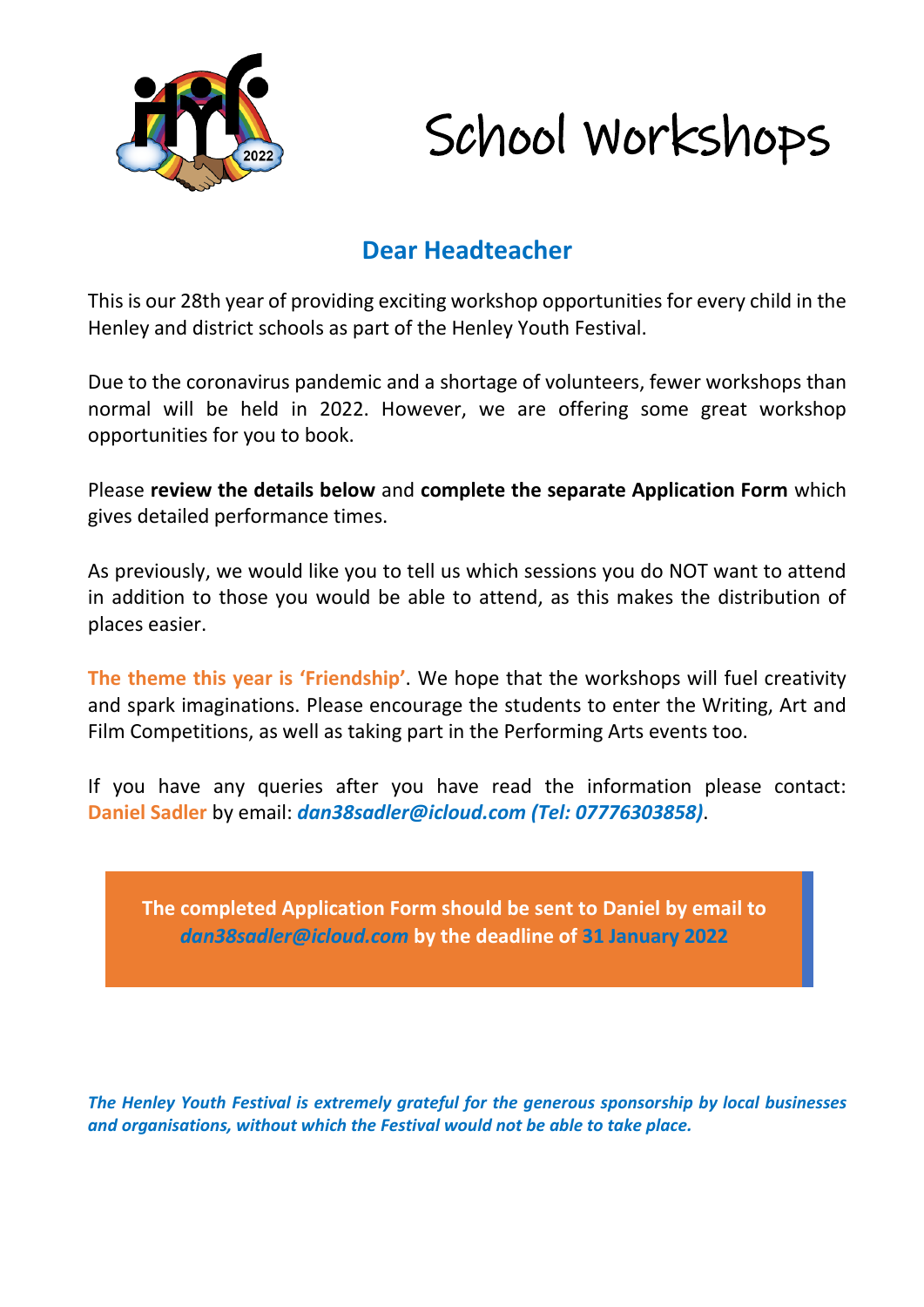

### **Young Shakespeare Company – "A Midsummer Night's Dream"**



enchanting comic tale in a fast-moving fully-costumed interactive production. The play is brought vividly to life for the children, at times including the whole audience to create such enchanting scenes as the bustling Athenian market and the wood full of mysterious fairies and sprites. The performance concludes with the market traders' hilarious rendition of 'Pyramus and Thisbe'.

Four Young Shakespeare Company actors perform Shakespeare's

Throughout the performance the children become actively involved in the play through a carefully structured range of drama and language activities. They are encouraged to explore the motives, thoughts and feelings of the characters, exploring in detail how Hermia and her friends feel at every twist and turn of their confused night in the forest. Volunteers from among the children are also chosen to become individual characters in the story and all the children have the opportunity to speak and enjoy Shakespeare's words in short, accessible sections.

**The workshops are for years 5 and 6.**

**www.youngshakespeare.org.uk**

### **Art Workshops**

**Artist:** Michaela Clarke

**Workshop Name:** Create 'n Make - Hanging Heart decorations in jigsaw patterns

#### **Workshop Description:**

Michaela has a knack for pitching her art at the younger pupils producing wonderful original individual and collaborative artworks. In her 1 hour workshops children will create Hanging Heart decorations in jigsaw patterns!

Each one hour workshop will be based in your school.



**Years: 1- 4**

**Requirements from the school:** Class teacher and support teacher, classroom space, aprons.

**Artist provides:** all materials

Please see some of Michaela's fantastic art at [http://www.createnmake.com](http://www.createnmake.com/)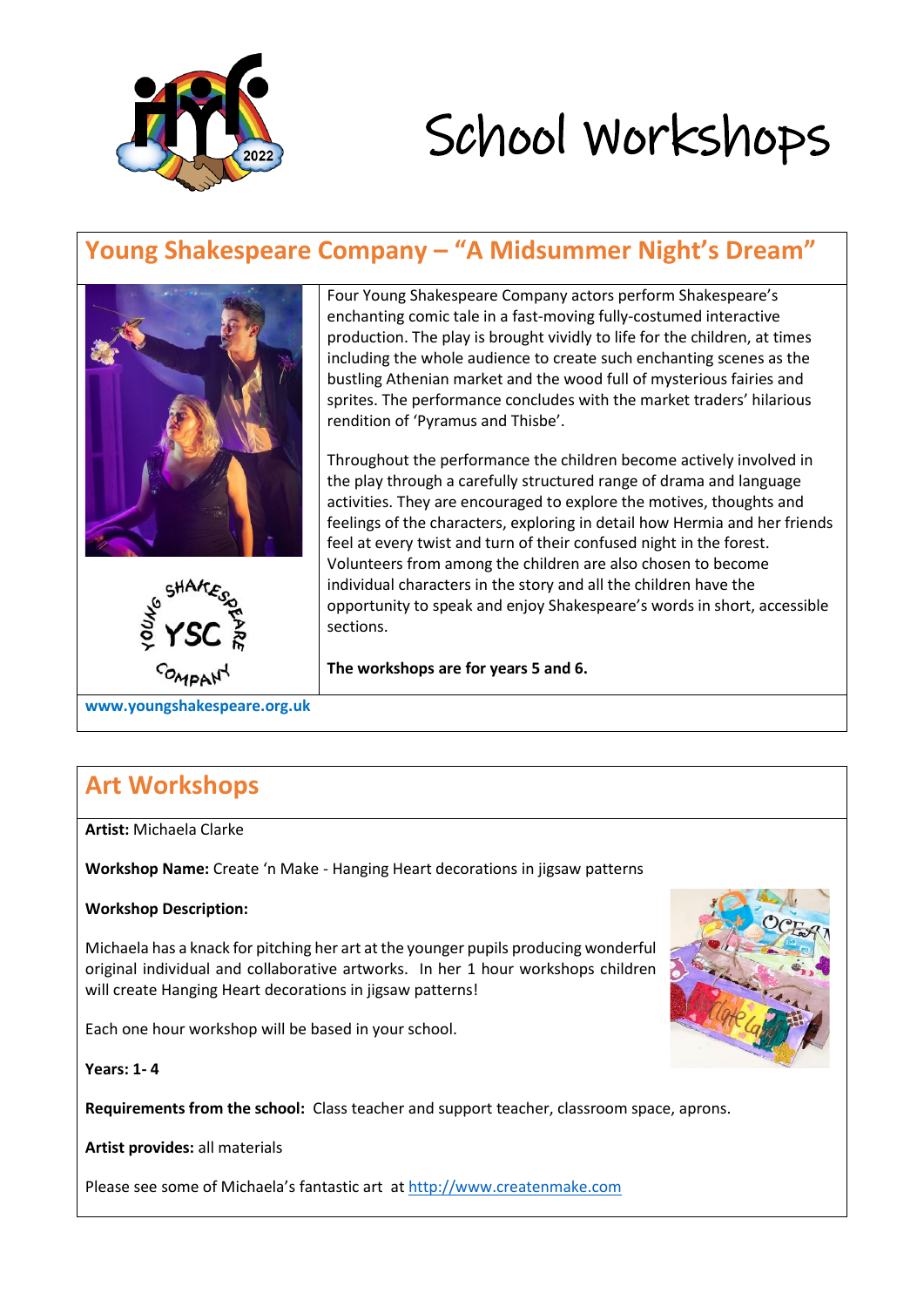

#### **Artist:** Nick Garnett

#### **Workshop Name:** Up-cycled sculpture



#### **Workshop Description:**

Working with Doctor Brian Squabbles and his Red van full of 'objects from a previous life' the children will create an up-cycled sculpture.

The workshop will be a full day in your school and accommodate up to 30 students across the day.

All materials used by Nick are recycled.

**Years: 5/6**

**Requirements from School:** Class teacher and support and large class room space or hall/and or outdoor space.

**Artist provides:** all materials

Please see Nick's fantastic works at www.redvanman.net

#### **Artist:** Emily Cooling

**Workshop name:** Circular mandalas-shapes patterns and colours



#### **Workshop description**

Emily is a real creative force who in the last few years has helped children have a taste of carnival with her amazing carnival masks and headdress workshops. This year we want to tap into her textile skills. She is currently working on some fantastic ideas along our **Friendship** theme.

The workshop will be a half day located in your school. Students will be split into smaller groups across the day.

**Years:** 4/5

**Requirements of school:** 2 support teachers, classroom space, tables, chairs, aprons, sink and water, electric point.

**Artist provides:** all materials

Please see Emily's fantastic website [www.creatingart.co.uk/](http://www.creatingart.co.uk/)